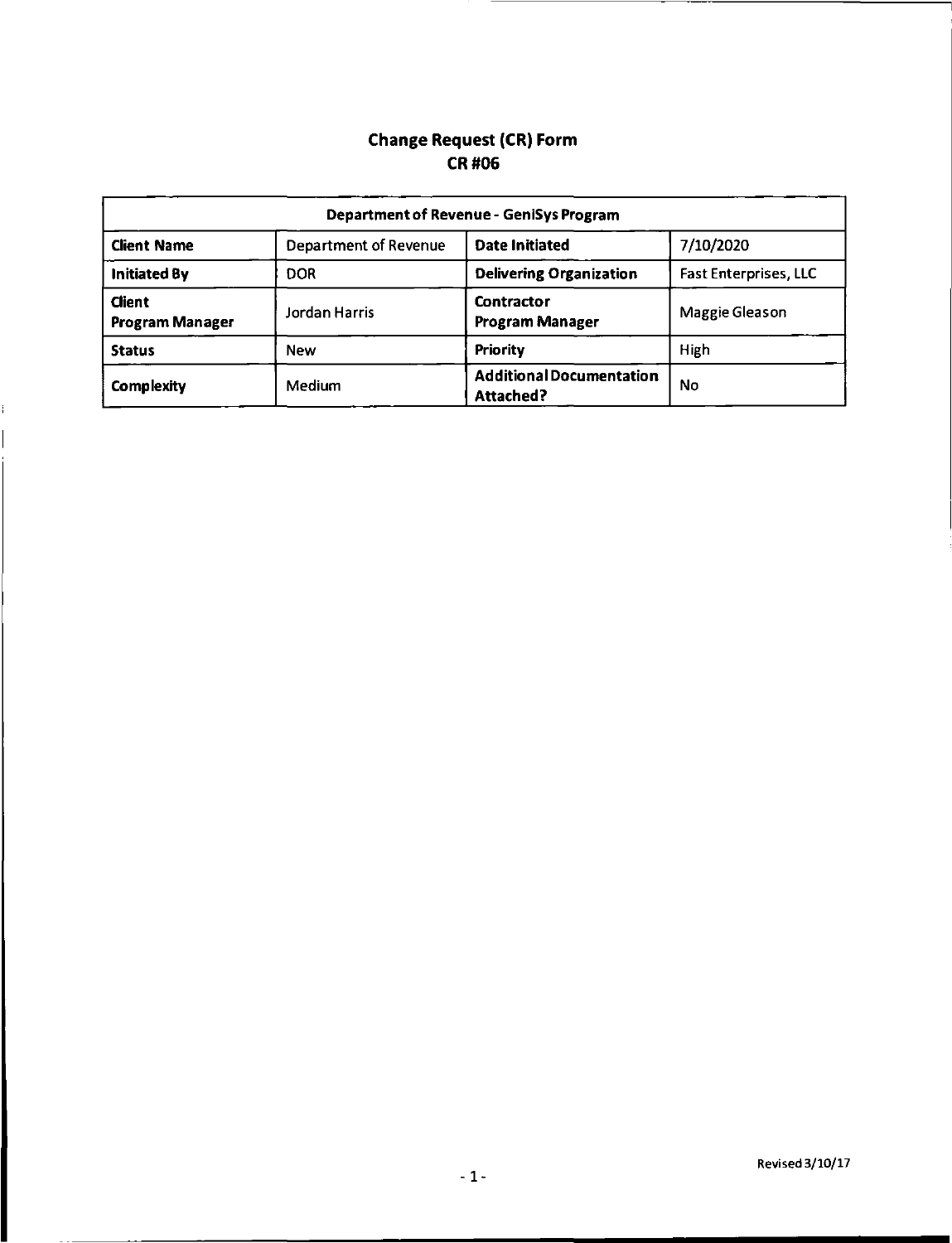### Description of Requested Change and Business Justification:

Add a change to the Task Orderfor Massachusetts CA RES Act Pandemic Unemployment Assistance Implementation, executed by the parties on April 15, 2020, to:

- 1. Adjust the Long-Term Support and Maintenance Agreementto be a monthly fee-based agreement with a monthly fee of \$50,000 beginning in July 2020 to be invoiced quarterly in arrears.
- 2. Include Lost Wages Assistance (LWA} Program implementation fora one-time implementation cost of \$50,000. Support and Maintenance of LWA is included in the normal Support and Maintenance plan.
- 3. Include the Implementation and monthly support and operations for Fast Identity Verification Services (FIVS} to support UIOnline fraud identification and case management. The implementation cost is \$100,000 and the on-going support and operations are covered by a \$20,000/month fee.

The parties acknowledge and agree that DOR is entering into this Change Order as an agentfor DUA. DOR and DUA will amend their Interdepartmental Service Agreement (ISA} to provide for DUA to reimburse DOR for the cost of this Change Order. The one-time cost of this Change Order is \$150,000.00, which does not include a holdback and is comprised of the SOW Milestones below. This Change Order also includes a \$70,000 reoccurring per month fee that may be cancelled at any time in its entirety or separately by providing one month's notice. The fees are specifically indicated below:

| <b>SOW Milestone</b>                         | <b>Invoice Date</b>        | $\sim$<br>Cost             |
|----------------------------------------------|----------------------------|----------------------------|
| <b>LWA Implementation</b>                    | 9/15/2020                  | \$50,000.00                |
| <b>FIVS Implementation</b>                   | 10/1/2020                  | \$100,000.00               |
| <b>FIVS Monthly Fee</b>                      | Quarterly in<br>arrears    | \$60,000.00 per<br>quarter |
| <b>PUA Support and Maintenance</b>           | \$150,000.00<br>perquarter |                            |
| <b>Total of Change Request One-Time Fees</b> | \$150,000.00               |                            |
| <b>Total of Quarterly Recurring Fees</b>     |                            | \$210,000.00               |

|                            | Impact                                                                                                                                                                                                     |
|----------------------------|------------------------------------------------------------------------------------------------------------------------------------------------------------------------------------------------------------|
| <b>Configuration Items</b> | Include Lost Wages Assistance (LWA) Program implementation<br>for a one-time implementation cost of \$50,000. Support and<br>Maintenance of LWA is included in the normal Support and<br>Maintenance plan. |
| <b>Affected</b>            | Include the Implementation [\$100,000) and Monthly Fee<br>2.<br>[\$20,000 per month] for Fast Identity Verification Services (FIVS)<br>to support UIOnline fraud identification and case management.       |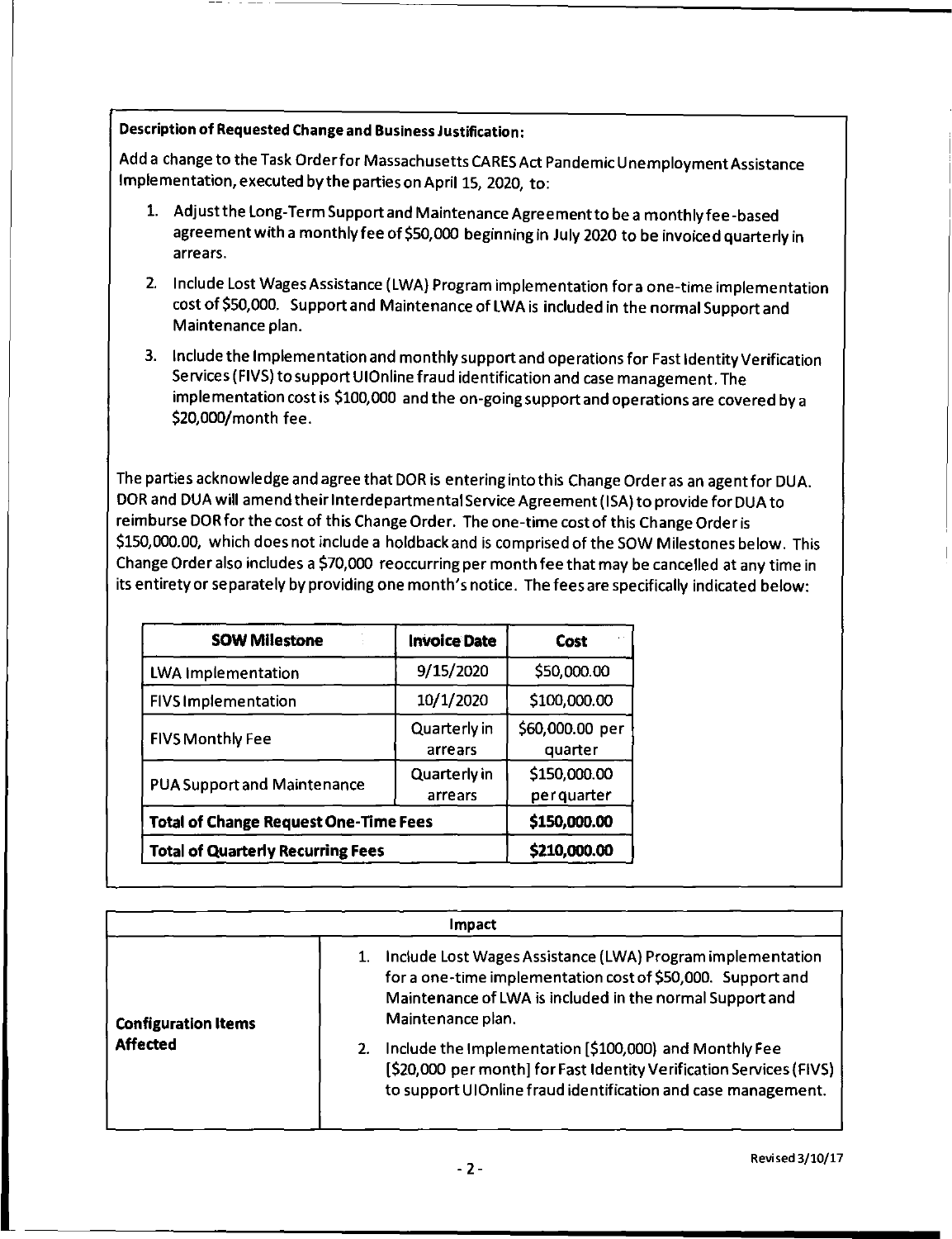| Schedule         | The change will be reflected in the applicable tasks within the project<br>plan upon approval. |  |
|------------------|------------------------------------------------------------------------------------------------|--|
| Cost             | As indicated in the table above.                                                               |  |
| <b>Resources</b> | <b>EOTSS, DUA, and Fast Project Team</b>                                                       |  |

| <b>Disposition</b>         |                                      |  |
|----------------------------|--------------------------------------|--|
| <b>Request Disposition</b> | [x ] Approved<br>Rejected            |  |
| Reason, if Rejected        | N/A                                  |  |
| <b>Date of Disposition</b> | 10/27/2020                           |  |
| <b>Approver</b>            | Geoffrey E. Snyder, DOR Commissioner |  |

The undersigned hereby represent that they are duly authorized to execute this Change Request on behalf of their respective organizations.

#### CLIENT:

Commonwealth of Massachusetts, Department of Revenue

By: Geoffrey E. Snyder

 $Signature:$ 

Title: Commissioner

Date: 10/27/2020

Labor and Workforce Development By: Rosalin Acosta

Signature: \_\_\_\_\_\_\_ Title: Secretary

| Date: |  |
|-------|--|
|       |  |

CONTRACTOR: Fast Enterprises, LLC By: Maggie Gleason

Signature: Title: Program Manager, Fast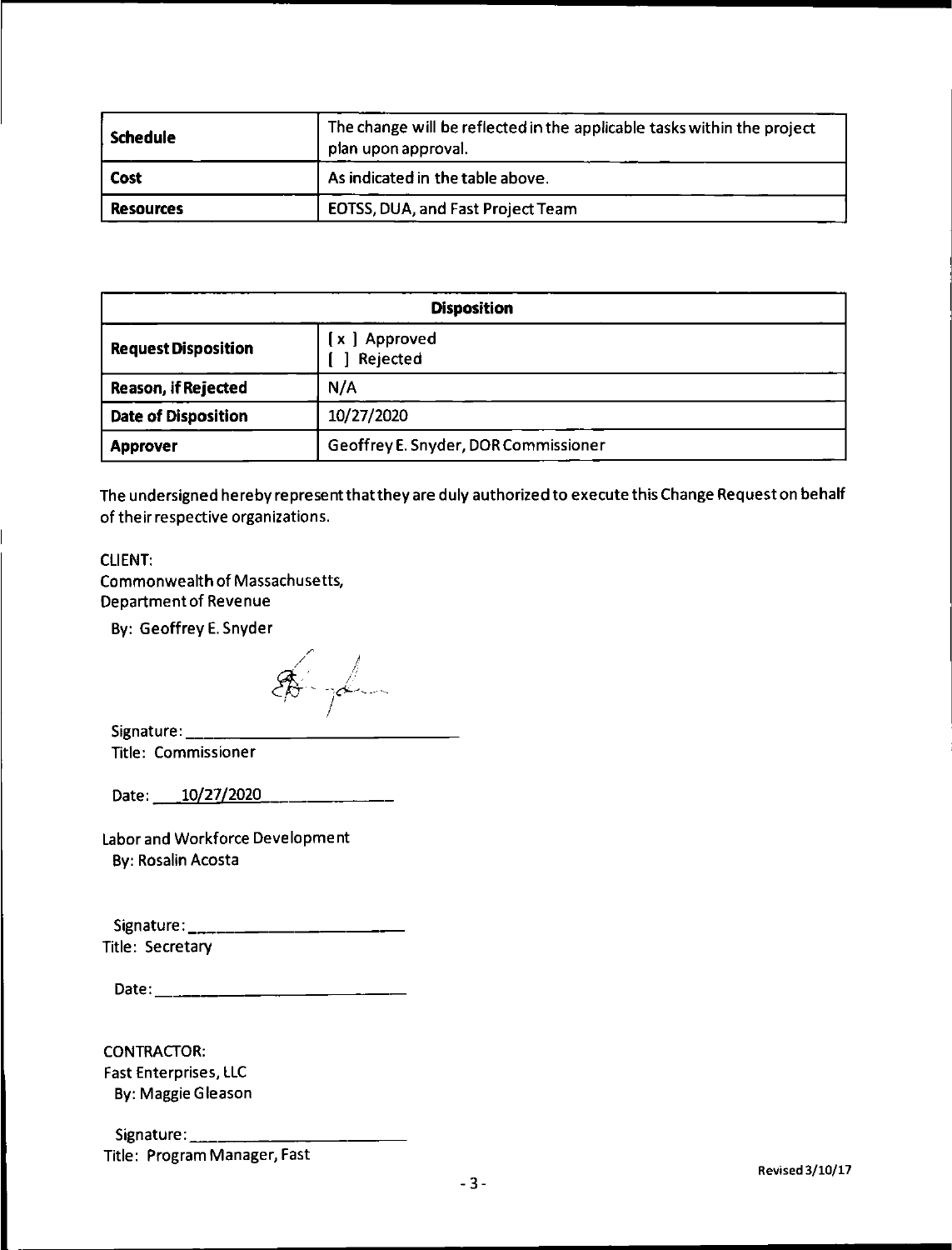| i Schedule       | The change will be reflected in the applicable tasks within the project<br>plan upon approval. |  |
|------------------|------------------------------------------------------------------------------------------------|--|
| <b>Cost</b>      | As indicated in the table above.                                                               |  |
| <b>Resources</b> | <b>EOTSS, DUA, and Fast Project Team</b>                                                       |  |

| <b>Disposition</b><br>$\cdot$ $\cdot$ |                                      |  |  |
|---------------------------------------|--------------------------------------|--|--|
| <b>Request Disposition</b>            | <b>Approved</b><br><b>Rejected</b>   |  |  |
| Reason, If Rejected                   | N/A                                  |  |  |
| <b>Date of Disposition</b>            |                                      |  |  |
| <b>Approver</b>                       | Geoffrey E. Snyder, DOR Commissioner |  |  |

The undersigned hereby represent that they are duly authorized to execute this Change Request on behalf of their respective organizations.

## CLIENT: Commonwealth of Massachusetts, Department of Revenue

By: Geoffrey E. Snyder

Signature: Title: Commissioner

Date: ------~----

Labor and Workforce Development **By: Rosalin Acosta** 

Title: Secretary Signature: Rosel;  $+ \cdot$ 

Date: 10.14.2020

CONTRACTOR: Fast Enterprises, LLC By: Maggle Gleason

Signature: <u>Manager</u>, Fast Date: 122120

-3- Revised 3/10/17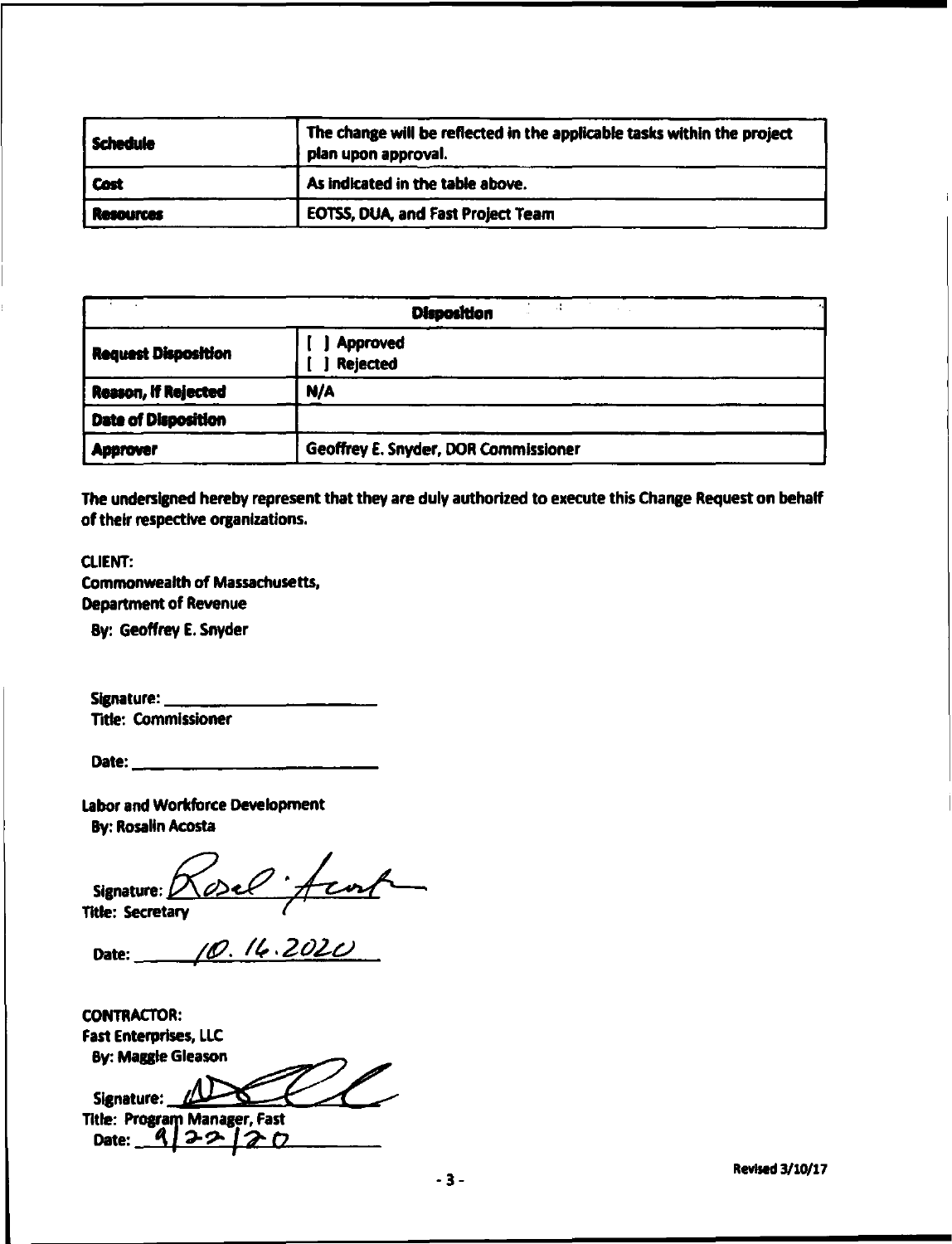| Date: |  |  |  |
|-------|--|--|--|
|       |  |  |  |

This Change Request constitutes a change to the Task Order for Massachusetts CARES Act Pandemic Unemployment Assistance Implementation, executed by the parties on April 15, 2020, and subject to the terms set forth therein.

# Ma~chusetts **CARES Act Pandemic Unemployment Assistance Lost Wages Assistance (LWA) Implementation**

Pursuant to the passage of the CARES act, Massachusetts has expanded its unemployment insurance (UI) programs by adding three new programs: PandemicUnemploymentCompensation (PUC), Pandemic Emergency Unemployment Compensation (PEUC), and Pandemic Unemployment Assistance (PUA). For PUA, Massachusetts will be implementing the Lost Wages Assistance (LWA) program which was recently approved by FEMA.

# **LWA High-Level Scope of Work**

## **Lost Wages Assistance (LWA) Implementation-** currently estimated for 2 weeks implementation

- FASTwill work jointly with DUA to provide eligibility definitions to implement LWA based on the FEMAAuthorization rules.
- Definition is estimated for 1 week
- Testing is estimated for 1 week
- LWA will be implemented within the PUA system.
- Initially, the implementation will include \$300 weekly payments to those who are eligible for the weeks ending: 8/1/20, 8/8/20, 8/15/20, 8/22/20, 8/29/20 and 9/5/20.
- This is retroactive for claimants who are eligible and will not require claimants to initiate another application.
- Should DUA apply and receive funding and authorization for additional week, FASTwill implement those weeks atthe time prescribed by DUA and such costs will be covered by the PUA on-going support and maintenance fees.
- LWA allows federal and state tax withholding but does not allow Child Support to be intercepted.
- Related functionality will be included as follows:
	- o E-services banners
	- o E-Services language changes to include LWA language
	- o Halbot Updates
	- o Monetary determination language updates
	- o Financial Reporting updates
	- o Revenue Accounting updates
- No additional training is necessary, but FASTwill support DUA in any communications needs to employees or call center contractors.
- Implementation will follow the FAST Implementation Methodology.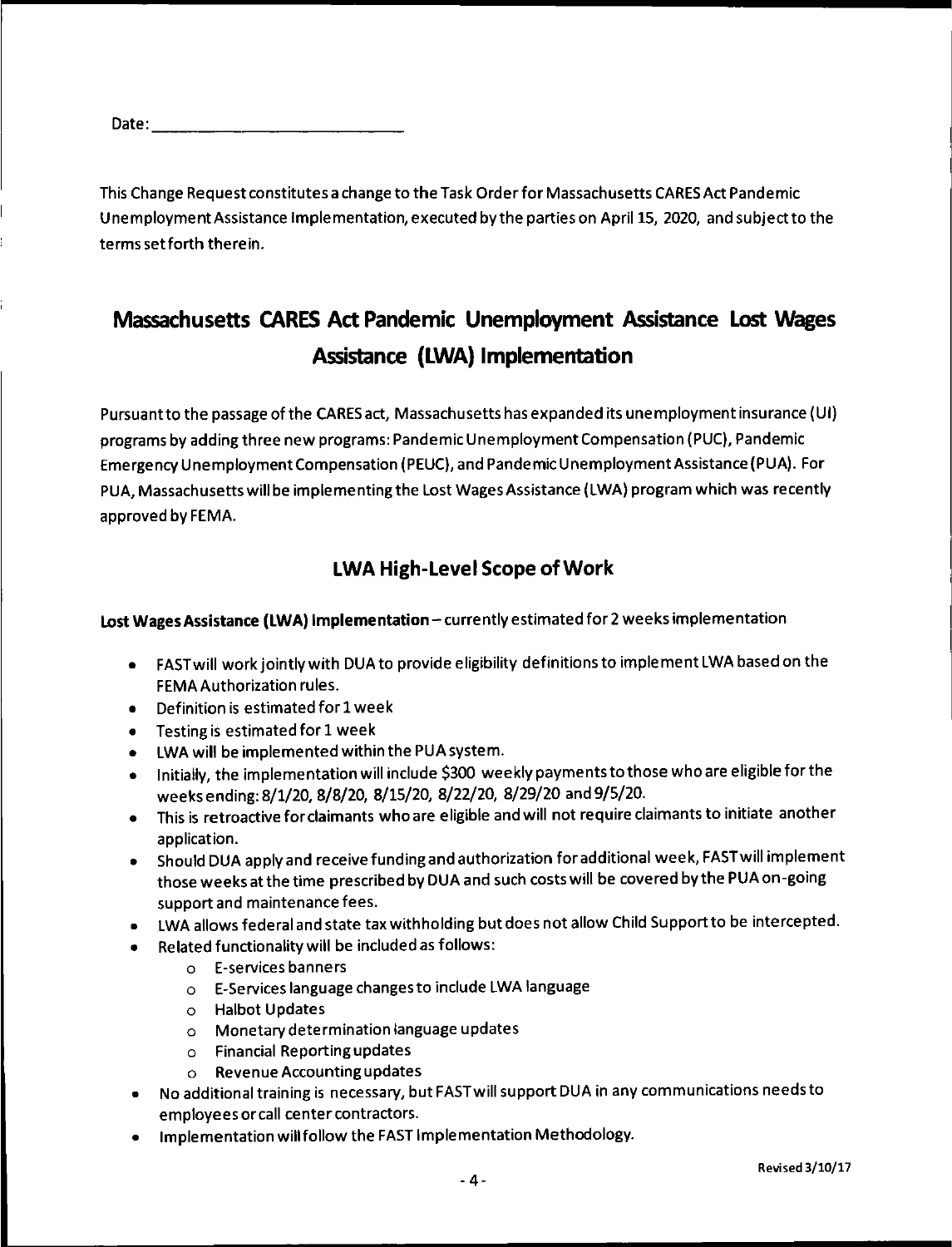# **Massachusetts CARES Act Pandemic Unemployment Assistance - Fast Identity Verification Services (FIVS) Implementation**

Pursuant to the passage of the CARES act, Massachusetts has expanded its unemployment insurance (UI) programs by adding three new programs: Pandemic Unemployment Compensation (PUC), Pandemic Emergency Unemployment Compensation (PEUC), and Pandemic Unemployment Assistance (PUA). Massachusetts will implement the Fast Identity Verification Services (FIVS) to support fraud identification and processing related to DUA's UIOnline system where regular UI claims are currently processed.

The FAST Identity Verification Solution (FIVS) is an independent FAST system for identifying and managing the verification of customer identities. Offered through a multi-tenant cloud architecture, FIVS uses external and public-records data to calculate identity-confidence scores that measure the validity of claimant identities. FIVS provides DUA with pre-configured case-management flows and reports, as well as an array of identity-verification processes and tools, including PIN letters, identity-confirmation quizzes, pre-note verification, and more. FIVScan directly integrate with FAST software or other agency applications to facilitate identity verification, manage workloads associated with identity verification, and provide additional functionality forfurtherconfirming claimant identities, when needed.

# **FIVS High-Level Scope of Work**

Fast Identity Verification Services (FIVS) Implementation - currently estimated for 2-4 weeks implementation

- FAST will provide DUA and DUA IT staff with 3 interface definitions:
	- $\circ$  A single file from UIOnline to FIVS with all claims from July 1, 2019 that are not already denied. FIVS will run a baseline analysis on all of these claims.
		- Within 1 week of receiving the initial all-claims file from UIOnline, in the prescribed format, FASTwill begin providing results to DUA of fraud findings along with risk levels.
	- o A daily file from UIOnline to FIVS for any new claims each day. Fl VS will analyze these new claims within 48 hours of receipt.
	- o A file from FIVSto UIOnline to provide the Claim Number, and disposition of the claim back to UIOnline for determination actions, which will occur in UIOnline.
	- o Where appropriate, Identity Cases will be created in FIVS for further analysis by DUA. Results of any Identity Case Pass/Fails will be sent back to UIOnline for final determination actions.
- FAST and DUA will work together to determine which levels of expanded functionality will be utilized at what times. All functionality below is included within this Change Order. DUA can choose to phase these in at different times.
	- o Sending Identity Fact-Finding to selected claimants
	- o Letters associated with fact-finding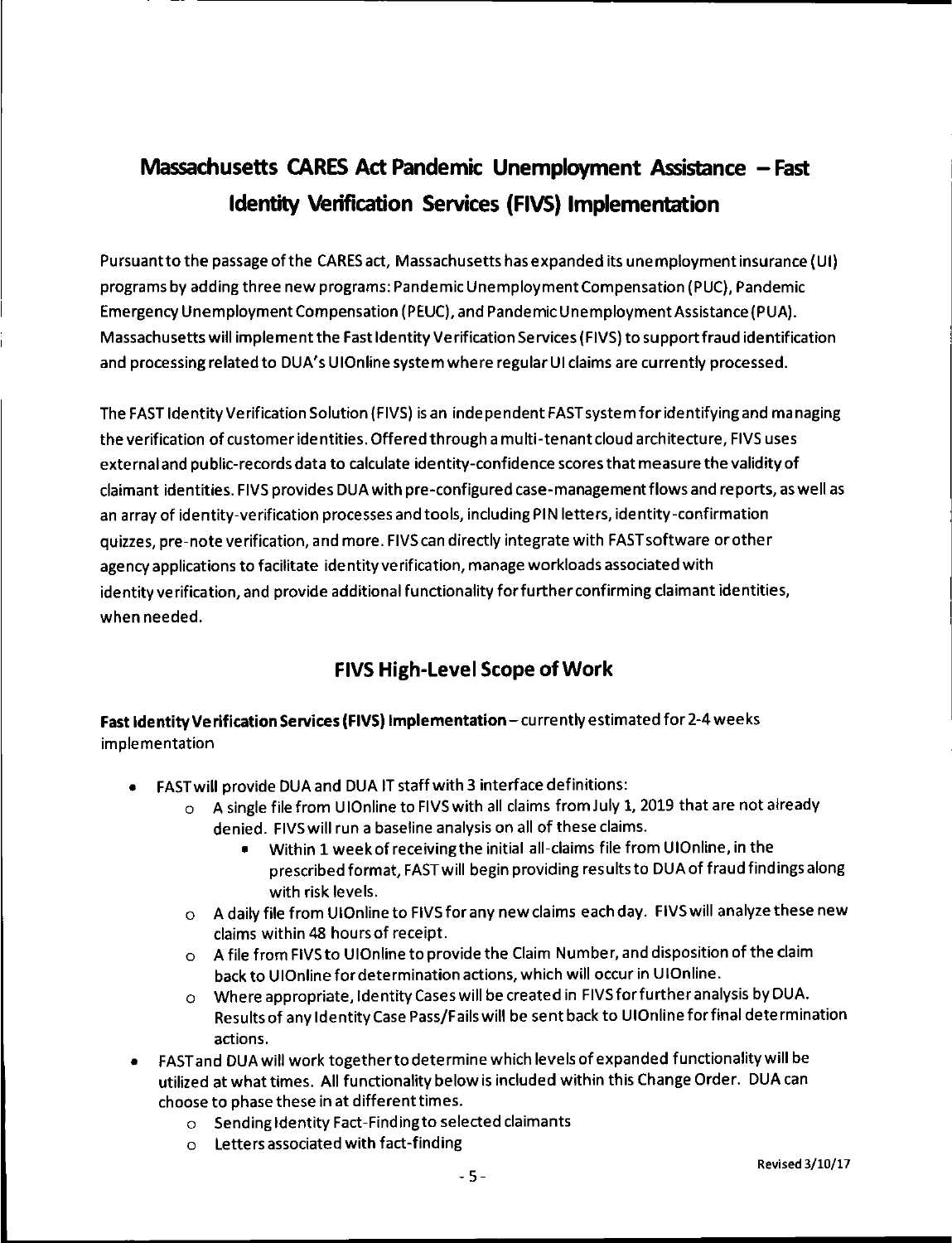- o Bank account verification
- o Case Management of Identity Fraud Cases
- o Claimant Identity Quiz
- o Claimant Identity Pin Letter
- o SMS Text Messages
- o E-services portal for claimants for document upload in response to Fact-Finding notices.
- Rule Management- FIVS provides a proven set of rules and analytics to support fraud identification. DUA may adjust or add additional rules as additional information
- Training in the form of CBTs will be provided to DUA users of FIVS
- Implementation will follow the FAST Implementation Methodology.
- As part of the monthly FIVS fee, FAST will provide on-going operational support including on-going analysis, decision support, fraud detection analysis and recommendations for addressing the detected or suspected fraud and other on-going operational tasks related to overall program integrity. FASTwill not be responsible for making decisions related to a specific claim, claimant or other program integrity issues. However, FASTwill be responsible forprovidingon-going recommendations, alerts, and taking action on claims, claimants, etc. as directed by DUA.
- In addition, FAST will protect confidential information in accordance with the following Security Provisions:

#### Security Provisions:

- FAST understands and agrees that it will have access to confidential MA DUA unemployment data (UI Data). UI Data is strictly confidential under the provisions of G.L. c. 151A, sec. 46, and 20 CFR 603.00, et seq. FAST understands and agrees that it shall:
	- $\circ$  Use UI Data received from DUA only for the purpose outlined in this Change Request;
	- o Limit access to UI Data to the authorized FAST personnel assigned to this project listed in Appendix B (List of Authorized Personnel), each of whom, FAST represents, needs such access so that FAST can accomplish the purpose of the SOW. Additional or substitute personnel may be added to Appendix B with notice to DUA. Promptly, and no more than ten days afteran individual listed in Appendix B no longer is assigned by FAST or no longer needs access to the UI Data to accomplish the purpose of the SOW, FASTwill so notify DUA in writing, and Appendix B shall be deemed amended accordingly. Notices underthis paragraph shall be sent to: Massachusetts Department Unemployment Assistance, Chief Counsel, Charles F. Hurley Building, 19 Staniford Street, Boston, MA 02114. Email: Martha.M.Wishart@DETMA.org;
	- $\circ$  Store and maintain UI Data in a place and manner that is physically secure from access by unauthorized persons, e.g., locked cabinets or storage room.
	- o Store and process UI Data that is maintained in an electronic formatin such a way that unauthorized persons cannot obtain the information by any means. FAST shall ensure that UI Data are never remotely accessed or maintained in an unsecured mobile or portable device.
	- o Undertake precautions to prevent disclosure of UI Data to unauthorized persons.
	- o Not disseminate, use, or permit the dissemination or use of UI Data in any manner not expressly permitted by this SOW, or without express prior, written consent from DUA, which consent may be delayed or withheld in DU A's sole discretion.
	- o Destroy thoroughly and irretrievably all UI Data received from DUA unde rthisSOW when they are no longer needed to accomplish the purpose of the SOW. This may result in portions of the UI Data being destroyed at different times. Upon request, FAST shall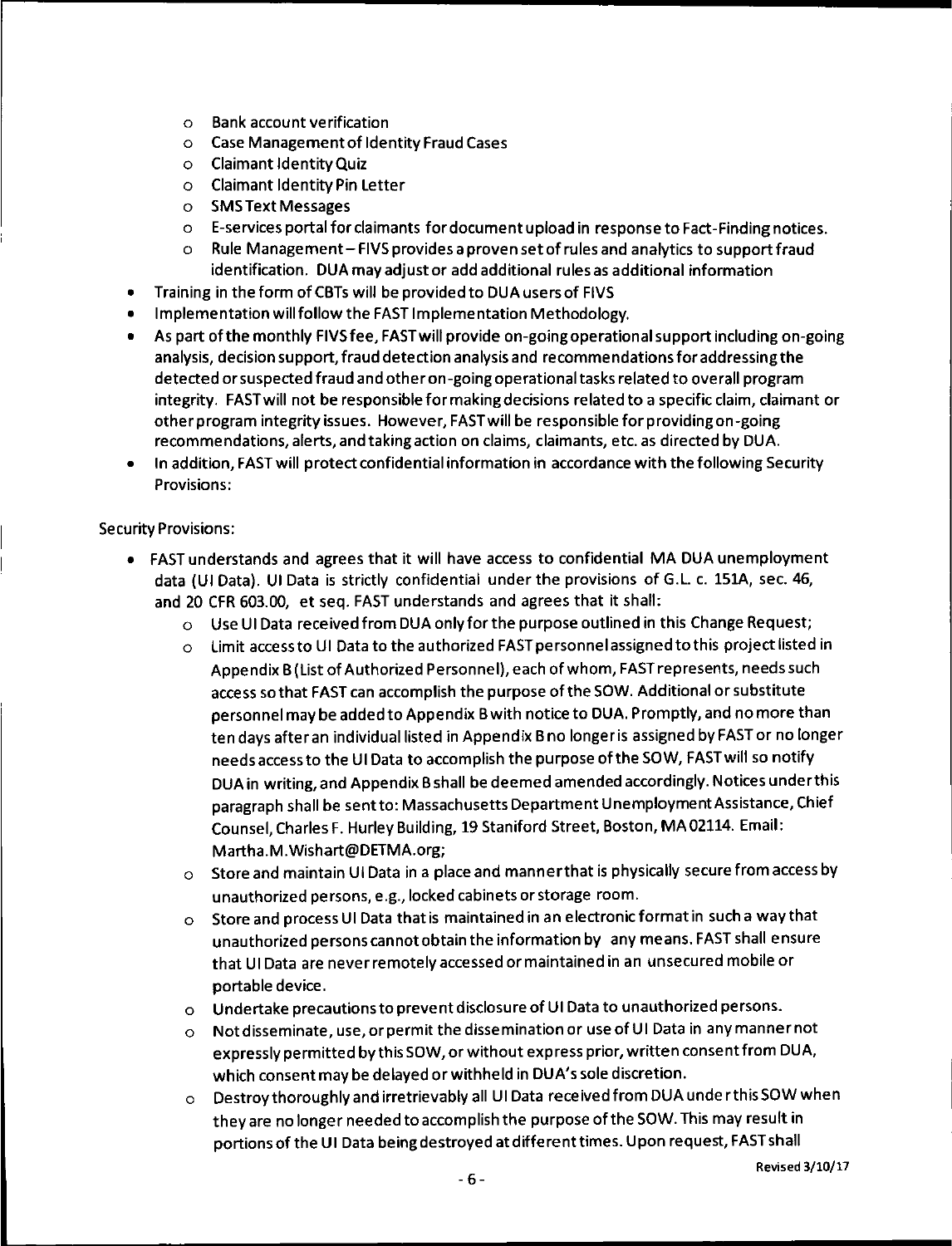provide proof satisfactory to DUA that UI Data has been so destroyed, including the date of destruction and the method utilized.

- o Not make, retain, copy, duplicate, or otherwise use any copies of UI Data after completion of the purpose of the SOW without prior written permission from DUA, which may be withheld or delayed in DUA's sole discretion.
- o Maintain a system and/or procedure for, without limitation, handling, storage, use, transmission, and destruction of UI Data sufficient to allow DUA and USDOL, including their designees, to audit compliance with this Agreement.
- FAST will ensure that all employees listed in Appendix B who have access to UI Data shall have been instructed, before being permitted such access, regarding the confidential nature of the UI Data, the safeguards required to protect its confidentiality, and the sanctions for unauthorized disclosure of UI Data by requiring that each such person first sign the Confidentiality Policy attached hereto as Appendix A.
- FAST will fully and promptly report any violation or suspected violation of this Agreement to DUA. This report will be directed to: Massachusetts Department Unemployment Assistance, Chief Counsel, Charles F. Hurley Building, 19 Staniford Street, Boston, MA 02114. Telephone number: (617) 626-5600. Email: Martha.M.Wishart@DETMA.org.
	- FAST shall notify DUA as soon as it becomes aware of, or has grounds to suspect, the unauthorized disclosure of any personally identifiable information provided by DUA under this SOW. To the extent known by FAST, notification shall include the identities of any affected individuals or employers. In the event of such actual or suspected unauthorized disclosure and to the extent such disclosure was caused by FAST, FAST shall as soon as possible and to the extent necessary and within FAST's control (1) commence an investigation to determine the scope of any security breach and (2) restore the security of the system to prevent any further unauthorized disclosure. FAST shall notify DUA of the progress and results of its investigation and the steps taken to prevent any further unauthorized disclosure. FAST expressly acknowledges that it shall bearthe full cost of complying with this provision. Notification to DUA, under the terms of this paragraph, will be directed to: Massachusetts Department Unemployment Assistance, Chief Counsel, Charles F. Hurley Building, 19 Staniford Street, Boston, MA02114. Telephone number: (617) 626-5600. Email: Martha.M.Wishart@DETMA.org.
	- o FAST will immediately notify DUA upon receipt of any legal, investigatory, or other demand for access to UI Data that is not expressly authorized by this SOW, and will cooperate with DUA in its effort to take legal action to prevent disclosure, including, but not limited to, moving to quash subpoenas issued for such information. FASTwill keep the DUA Chief Counsel's fully and timely notified of all developments related to such legal actions and their response thereto. This notification will be directed to: Massachusetts Department Unemployment Assistance, Chief Counsel, Charles F. Hurley Building, 19 Staniford Street, Boston, MA 02114. Telephone number: (617) 626-5600. Email: Martha.M.Wishart@DETMA.org.
- FAST will cooperate fully with any monitoring, including, without limitation, on-site inspections and any request for access to staff, information, or material related to monitoring. DUA will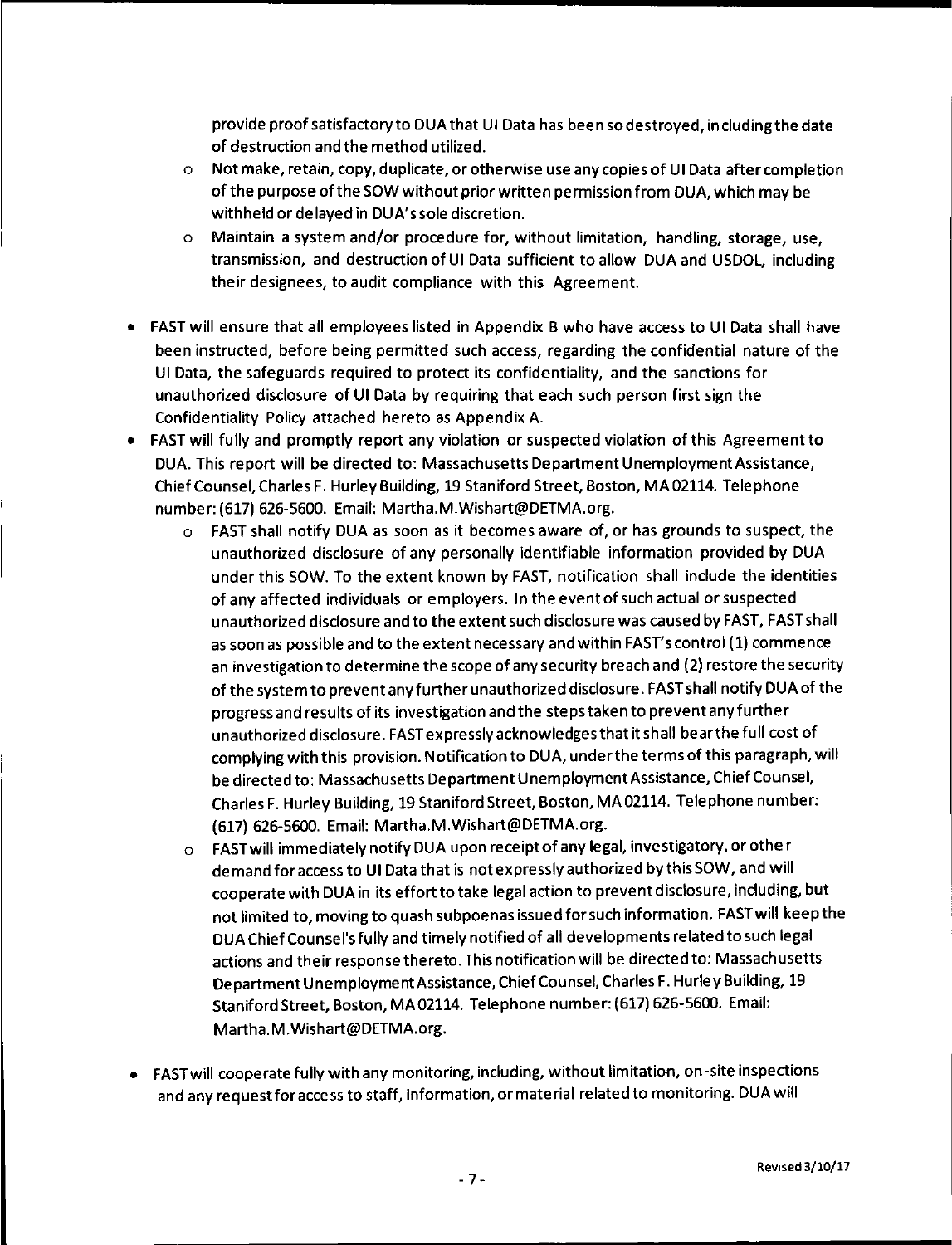provide advance notice if it intends to conduct on-site inspections of applicable data centers. These inspections are subject to DUA' s compliance with the data center's security practices.

• Notice, if any, of on-site monitoring shall be kept confidential by FAST.

# **Massachusetts CARES Act Pandemic Unemployment Assistance - Support and Maintenance Addendum**

Pursuant to the passage of the CARES act, Massachusetts has expanded its unemployment insurance (UI) programs by adding three new programs: Pandemic Unemployment Compensation (PUC), Pandemic Emergency Unemployment Compensation ( PEUC), and Pandemic Unemployment Assistance (PUA). Massachusetts has selected an increased level of Support and Maintenance pursuant to the PUA Program which assists in providing additional functionality that deviates from the original scope such as Appeals and Appeals Case Management, additional Fraud functionality, and other PUA program changes and enhancements that may arise from Federal Department of Labor, Executive needs, or business requirement changes.

This enhanced Support and Maintenance is provided at a cost of \$50,000.00 a month, to be billed quarterly in arrears with the first month included as July 2020. Pursuantto the original PUA Agreement, this adjustment allows DUA to extend its use of the PUA Program beyond 12/31/2020, in a month-bymonth manner.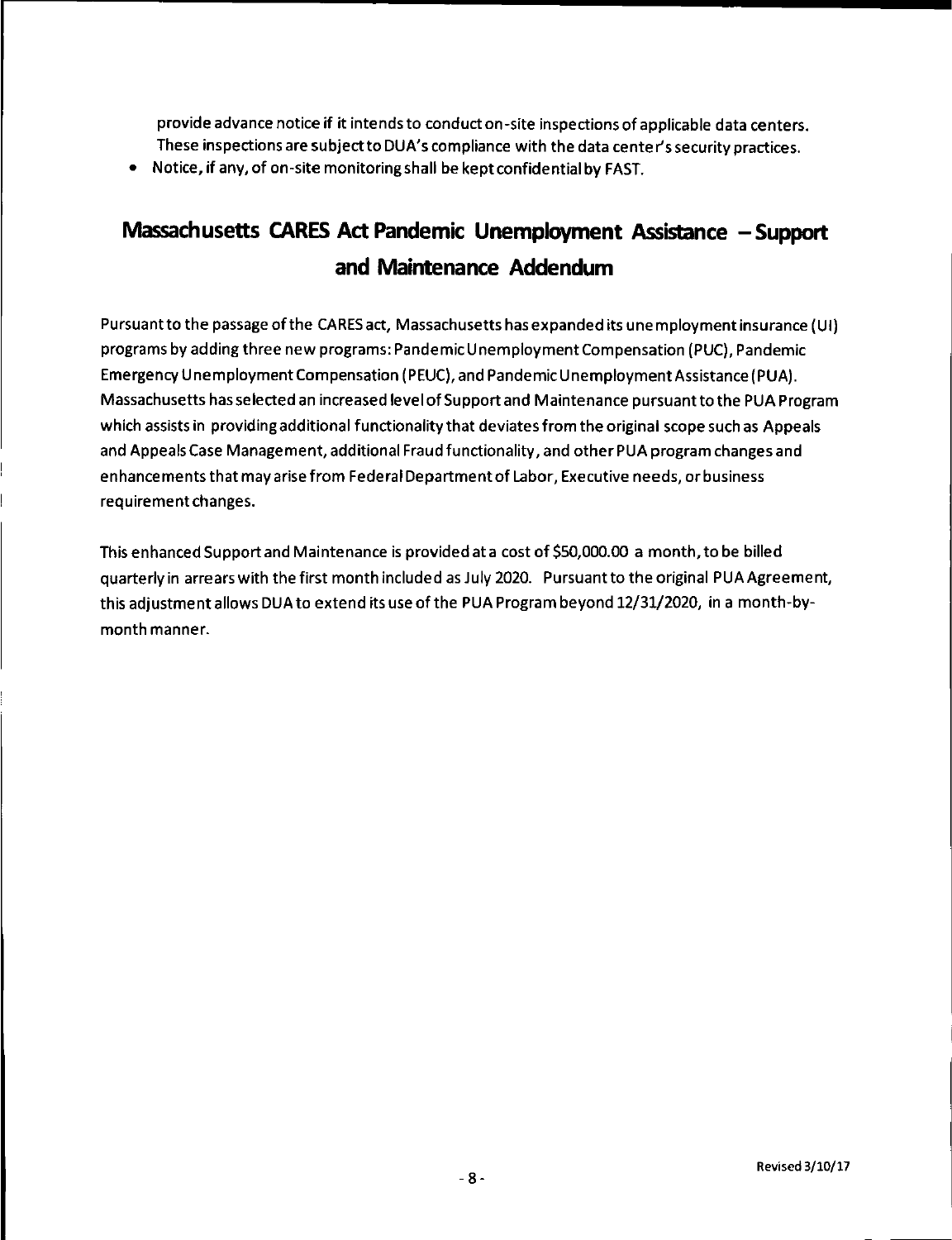# **Massachusetts CARES Act Pandemic Unemployment Assistance APPENDIX: A - EOLWD Confidentiality Policy Document**



### **CONFIDENTIALITYPOLICY**

### **(Non-EOLWD Employees/Contractors)**

I, an employee of , hereby acknowledge that as part of my official duties I may acquire or have access to confidential information including, but not limited to, unemployment insurance information (including wage records), federal tax information (FTI), medical information (including information regarding workplace injuries and treatment), employment service information and personal data or information (the "Information").

I agree to comply with all laws relating to confidentiality of the Information, including, but not limited to, the following:

1. General Laws Chapter 151A, §46 (a) and (e) prohibits the unauthorized use and disclosure of any confidential unemployment insurance information. Violation of this statute is punishable by a fine of up to \$100.00 per offense or by imprisonment for not more than 6 months, or both.

Unemployment insurance (UI) information, which is under the purview of EOLWD's Department of Unemployment Assistance (DUA) includes, but is not limited to:

- name and address of the claimant
- claimant's weekly benefit amount, amount of benefit credit and amount of benefits received
- amount of wages paid by a specific employer
- number of employees reported by a specific employer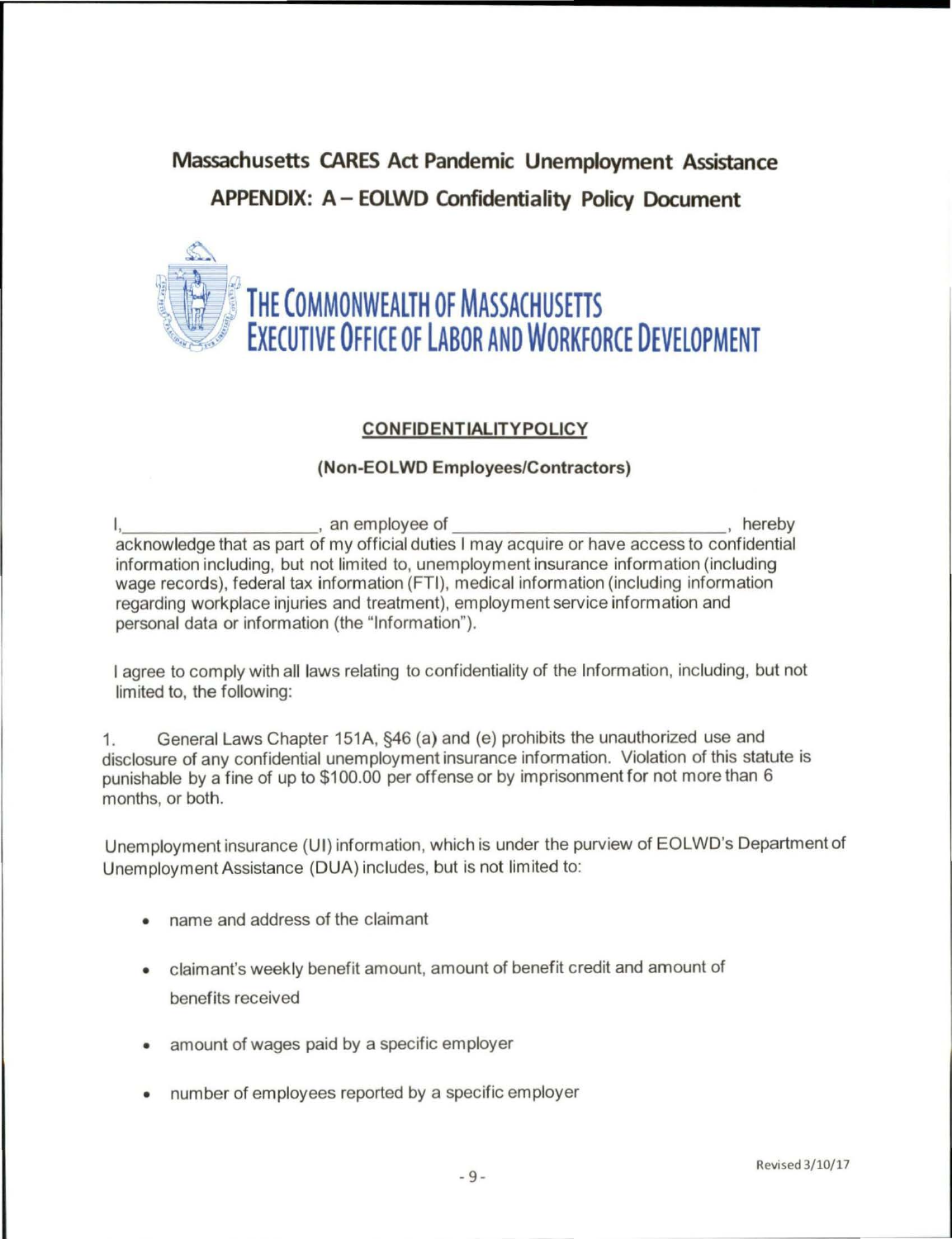- summary UI information at a level in which a claimant or employer could be identified.
- 2. General Laws Chapter 23H, §6(b) prohibits unauthorized use and disclosure of employment service information. Violation of this statute is punishable by a fine of up to \$100.00 per offense or by imprisonment for not more than 6 months, or both.

Employment service information includes, but is not limited to:

- applicant's name and address
- applicant's demographic characteristics
- applicant's employment history
- employer's name and address
- specific job order information

3. The Fair Information Practices Act (G.L. c. 66A) prohibits the unauthorized access of personal data. General Laws Chapter 214, §3B provides for injunctive and other nonmonetary relief for violation of this statute. Data subjects may also make a claim for damages under the Massachusetts Tort Claims Act.

Personal data is any information concerning an individual which because of name, identifying number, mark or description can be readily associated with a particular individual. Personal data includes:

- claimant and applicant data but not corporate data
- personnel information, such as, employee work evaluations, disciplinary documents and medical records.

4. General Laws Chapter 93H, §2 requires the EOLWD to insure the security and confidentiality of personal information, protect against anticipated threats or hazards to the security or integrity of such information, and to protect against the unauthorized access to or use of such information that could result in substantial harm or inconvenience to any resident of the Commonwealth.

Personal information is defined in Chapter 93H as:

- A resident's first name and last name or first initial and last name in combination with any one or more of the following that relate to such resident:
	- (a) Social Security number;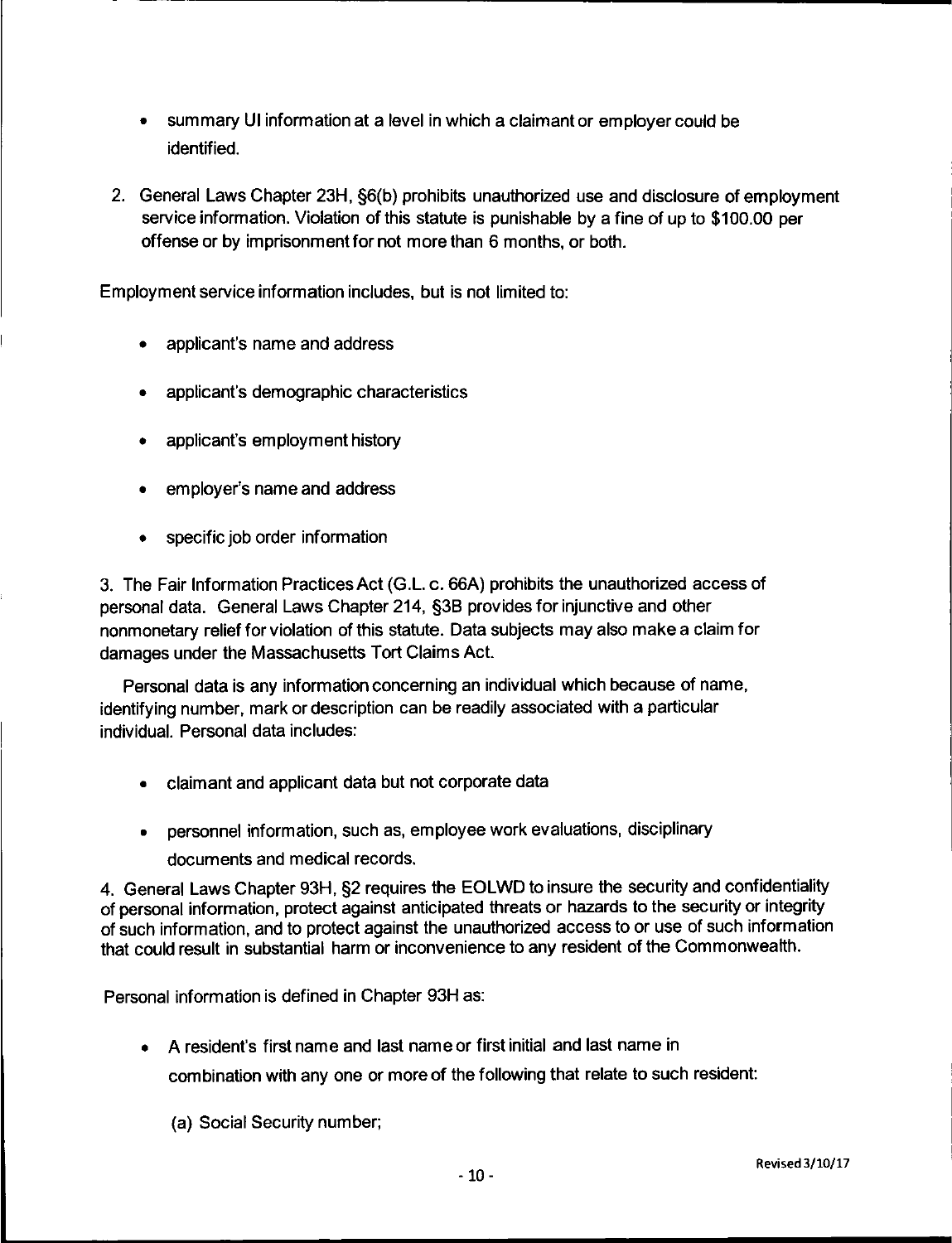- (b) Driver's license number or state-issued identification card number; or
- (c) Financial account number, or credit or debit card number, with or without any required security code, access code, personal identification number or password, that would permit access to a resident's financial account; provided, however, that "Personal information" shall not include information that is lawfully obtained from publicly available information, or from federal, state or local government records lawfully made available to the general public.

5. General Laws Chapter 151A, § 14P authorizes EOLWD's Department of Unemployment Assistance to collect Wage Data. Impermissible uses and unauthorized disclosures of Wage Data are prohibited.

Wage Data, includes, but is not limited to:

- employee's name and social security number
- employee's wages
- names and federal identification numbers of employers.
- 6. Internal Revenue Code 6103 regulates the access to and use of Federal Tax Information (FTI), and prescribes felony offenses for state employees who illegally disclose federal tax returns and return information (s. 7213), a misdemeanor for the unauthorized inspection of FTI (s. 7213A), and imposes civil damages for unauthorized inspection and disclosure of FTI (s. 7431).
	- Violation of 7213, Unauthorized Disclosure of Information, shall be a felony punishable by a fine not exceeding \$5,000, or imprisonment of not more than 5 years, or both, together with the cost of prosecution.
	- Violation of IRC sec. 7213A, Unauthorized Inspections of Returns or Return Information, shall be punishable by a fine not exceeding \$1,000, or imprisonment not more than 1 year, or both, together with the cost of prosecution.
	- Violation of IRC sec. 7431 , Civil Damages for Unauthorized Inspection or Disclosure of Returns and Return Information, allows a taxpayer to bring a civil action against an employee who inspects or discloses FTI without authorization, for the greater of \$1 ,000 or the cost of the actual damages sustained and the cost of the action.\*
	- Discoveries and observations of possible improper inspection or disclosure of FTI must be reported immediately to the Office of Internal Control and Security via email address, ICID@massmail.state.ma.us or telephone, 617-626-6680.

I will at all times maintain the confidentiality of the Information. I will not use it for any unauthorized purpose, and I will not, directly or indirectly, disclose or otherwise make the Information available to any unauthorized person or persons or access or use the Information for any unauthorized or illegal purpose. I **will not access the Information for any nonbusiness purpose.** I will not browse information I have no business need to view and I will make every effort to avoid real or perceived conflicts of interest. This includes accessing my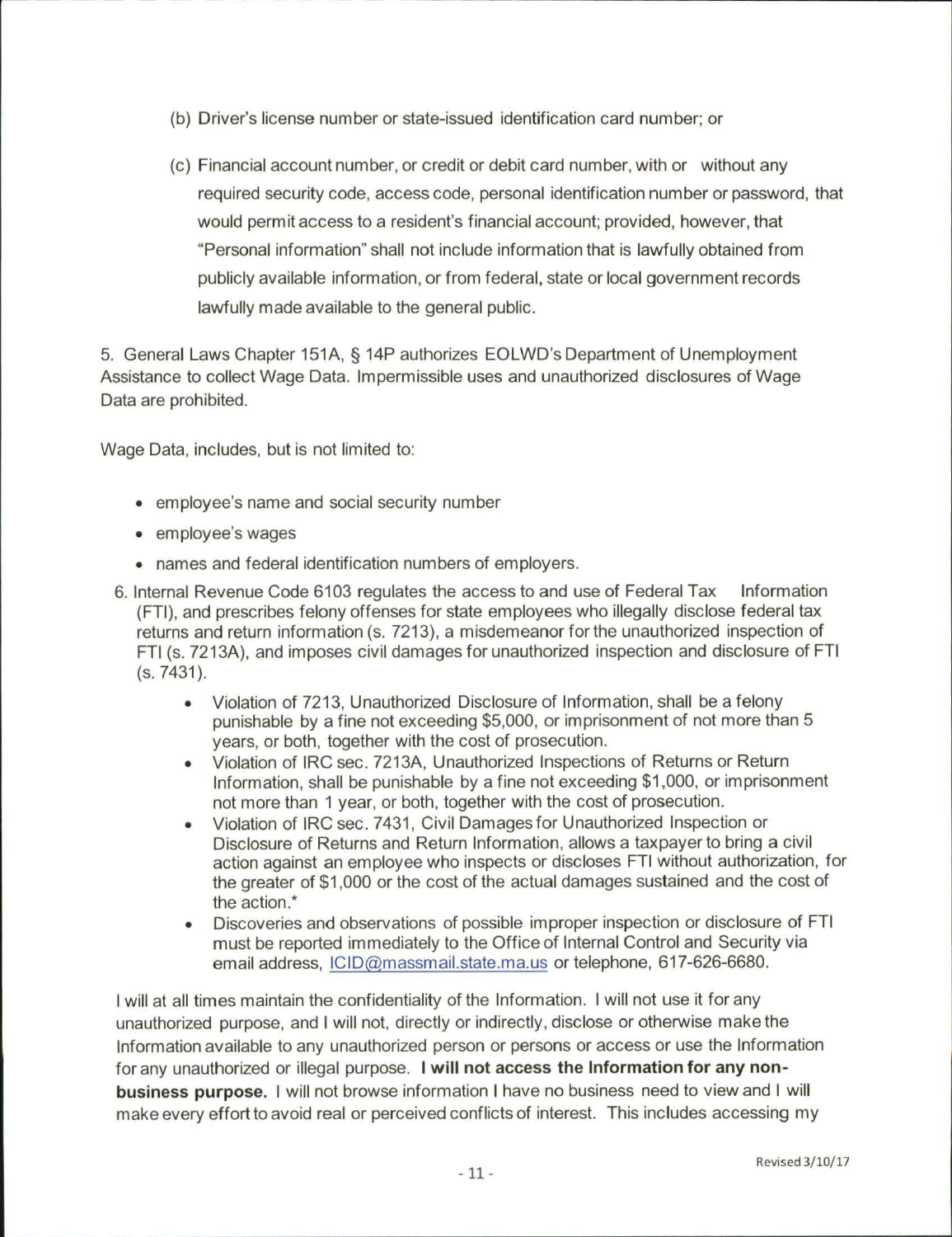account or the accounts of those with whom I am affiliated. I will make no attempt to provide or publish the Information in a format by which it may be identified.

I understand that if I have any questions or concerns about the confidentiality of data, data sharing, or particular data practices or data sharing requests that it is my individual responsibility to bring the matter to the attention of my supervisor and/or to the attention of the Office of Internal Control and Security, and/or to the attention of the DUA's Keeper of the Records at 617-626-5615.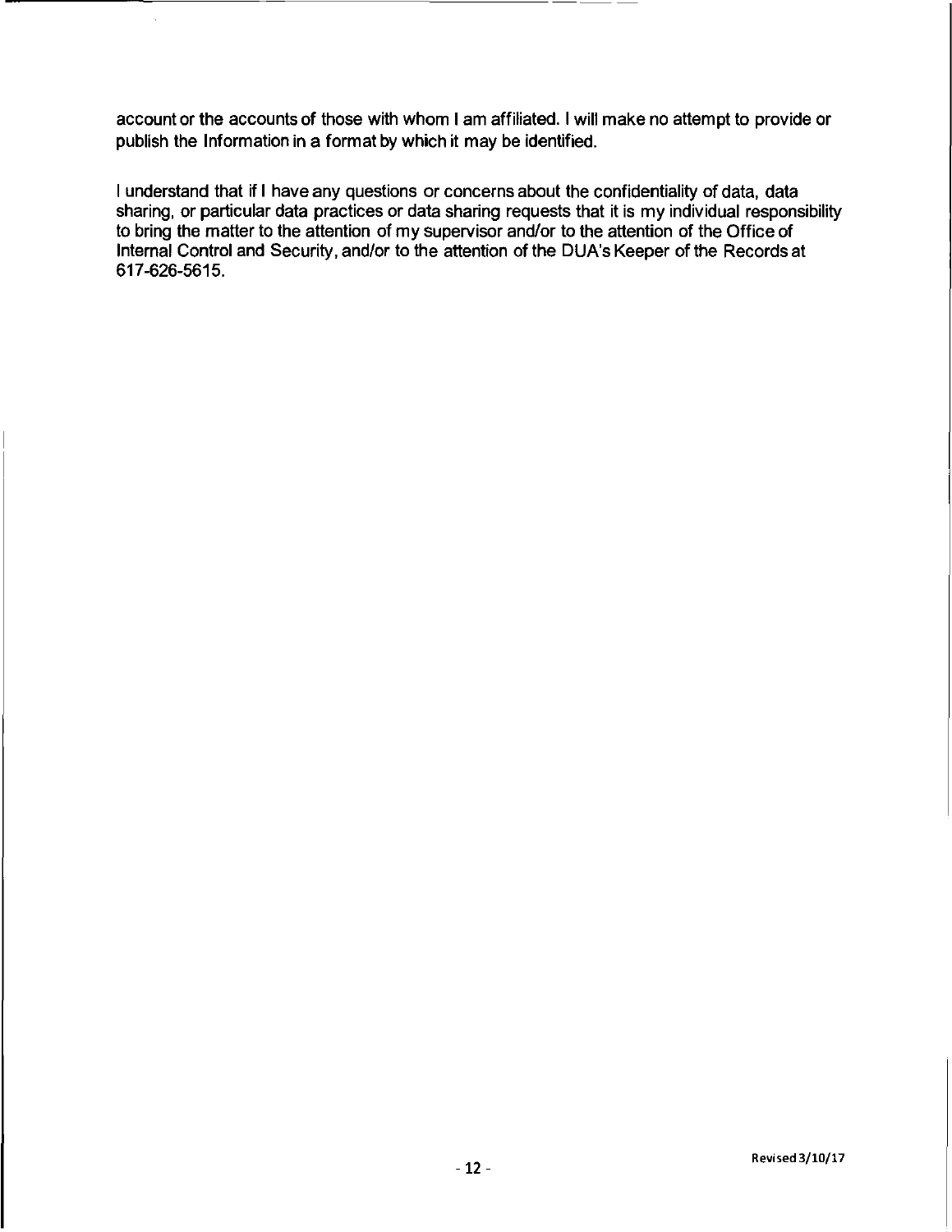

I understand that any unauthorized use or disclosure by me of the Information described in this agreement may result in a fine, imprisonment and if applicable, appropriate discipline, **up to and including immediate termination from employment** and/or my continued access to such information.

## **Non-Employee/Contractor Acknowledgement**

By signing below, I acknowledge that I have read the EOLWD **Confidentiality Policy** and that I understand and agree to abide by the provisions set forth therein.

|               | Signature                                                                                                                                                                                                                            | Date |
|---------------|--------------------------------------------------------------------------------------------------------------------------------------------------------------------------------------------------------------------------------------|------|
| Please Print: |                                                                                                                                                                                                                                      |      |
| Full Name:    | the problem in the control of the company of the control of the control of the control of the control of the control of the control of the control of the control of the control of the control of the control of the control        |      |
|               | Work Location: <u>Contract of the Contract of the Contract of the Contract of the Contract of the Contract of the Contract of the Contract of the Contract of the Contract of the Contract of the Contract of the Contract of th</u> |      |
|               | Work Address: What Address and the Contract of the Contract of the Contract of the Contract of the Contract of the Contract of the Contract of the Contract of the Contract of the Contract of the Contract of the Contract of       |      |
|               | <u> 1980 - Andrea Andrea Andrea Andrea Andrea Andrea Andrea Andrea Andrea Andrea Andrea Andrea Andrea Andrea Andr</u>                                                                                                                |      |
|               |                                                                                                                                                                                                                                      |      |